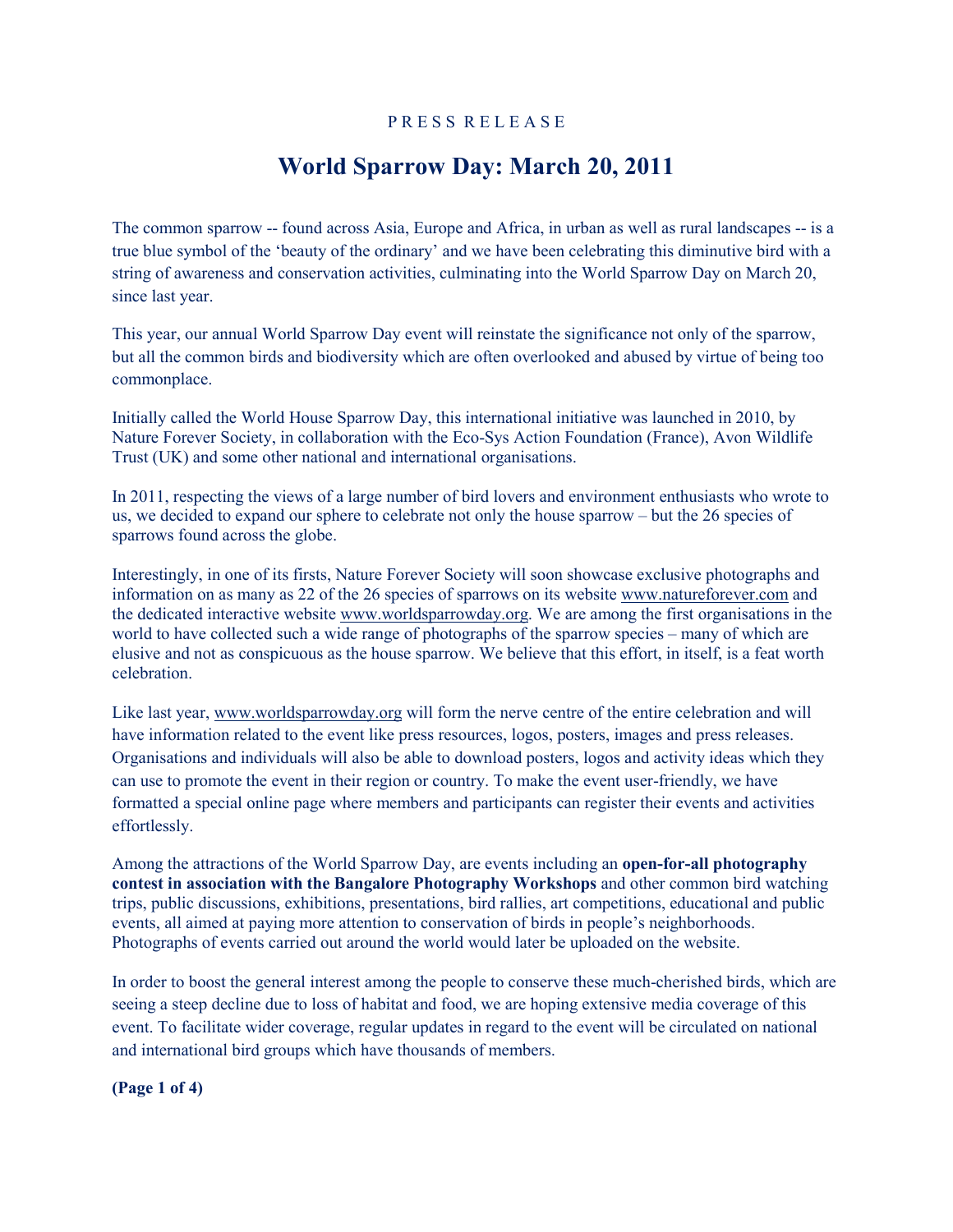## **What will the World Sparrow Day achieve?**

The rationale of having this day is not simply to celebrate the event for a single day, but to use it to bring together all the individuals and organisations working for conservation of sparrows and urban biodiversity on a common platform. With the help of the website, we aim to build a network which can result in better linkages of like-minded people. In the long term, it's an effective way to carry out advocacy, do collaborative research and form national and international linkages.

It will also help in getting the attention of government agencies and the scientific community on a whole, for more conservation measures and research on common bird species and urban biodiversity.

## **House sparrows and other common birds are declining across the globe.**

On March 20, 2011, thousands of people around the world will take part in the World Sparrow Day (WSD) events, to draw attention to the decline of house sparrows and other common birds.

The central theme for the introductory year of World Sparrow Day will be **"Chirp for the sparrow, Tweet for the sparrow"** and will aim at calling on enthusiasts from varied backgrounds – individuals, organisations, institutes and experts – to spread awareness about the decline and the need for conservation of the sparrows and all other commonplace flora and fauna worldwide.

Common birds like the sparrow are bio-indicators of the ecosystem and their decline is a grim reminder of the polluted environment we live in.

#### **Change in building architecture in India**

With increasing number of **match-box type** buildings (buildings which have areas like ducts etc, for larger birds like pigeons to nest) being built in India, the sparrows have a bleak chance of nesting.

#### **Urban green desert**

Today, gardens are full of exotic species of plants which have of no ecological role to play and are of no use to native birds and insects. These exotic plants are a stress on the vital resources like water and require large quantities of chemical fertilizers and pesticides. There is an urgent to need to create awareness among people to replace these species with native species.

#### **Changing attitude and life styles**

Changing attitude of people towards birds and biodiversity is one of the most important reasons why conservation becomes difficult. People today are too busy in their everyday humdrum and have little time to think about birds.

Years ago, people shared a symbiotic relationship with animals and often wouldn't mind seeing sparrows building nests in their houses. On the contrary, they would welcome the birds by regularly feeding them and providing clean water.

**(Page 2 of 4)**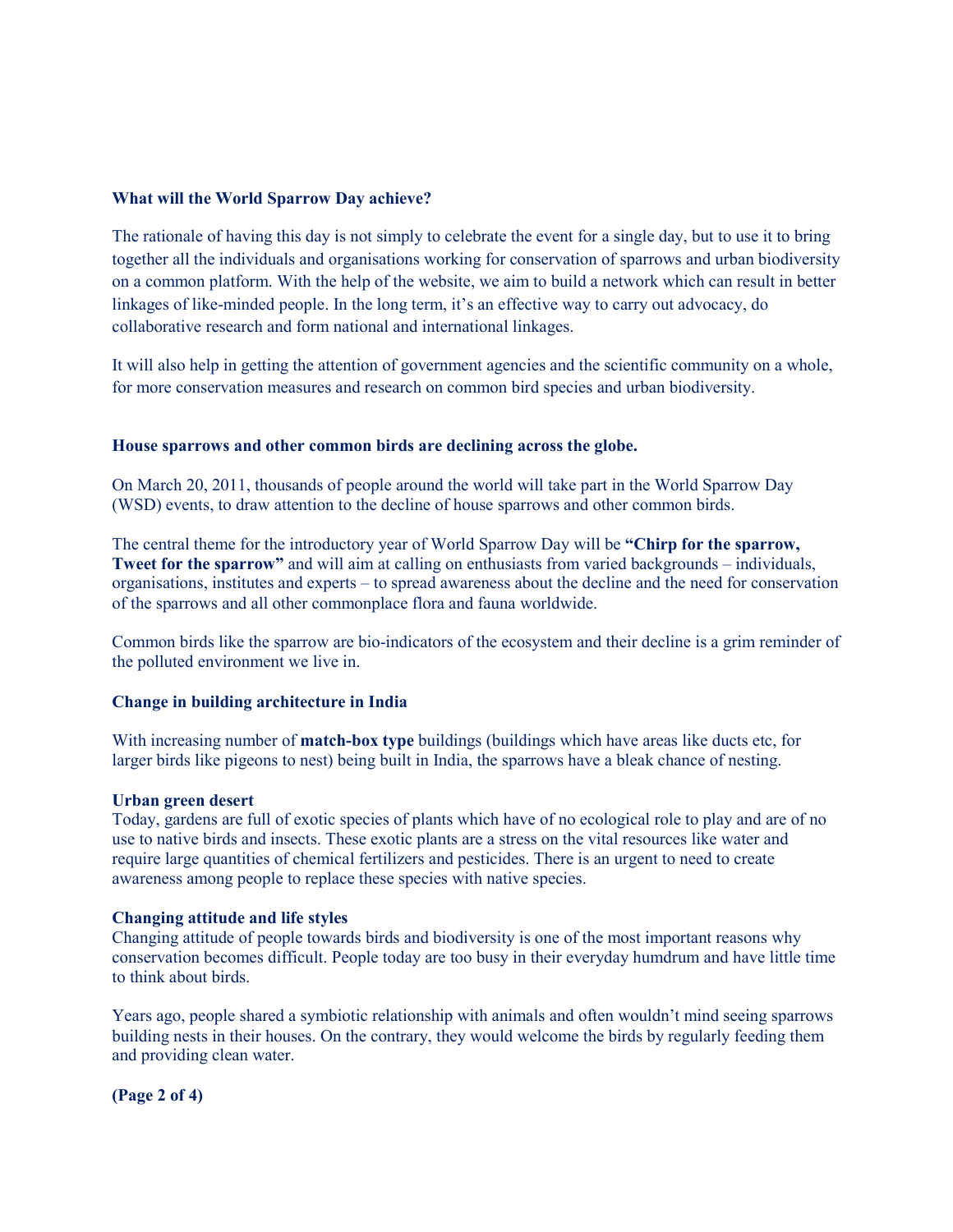Today, with changing lifestyle sparrows are often not welcome to nest in homes. Traditional feeding grounds of house sparrows like open grain markets have disappeared and packaged and pre-cleaned food products have brought an end to an ago-old tradition of cleaning sorting food grains in homes and balconies.

# **Mobile towers and cell phones**

The advent of manmade threats like the rising numbers of mobile phone towers and microwave pollution is silent killer of sparrows.

# **For more information on the cause of decline of sparrows and what can be done to help them, please visit the below mentioned web-link**

## **http://natureforever.org/node/6**

So far, little attention has been given to research and practical conservation measures for sparrows and common birds. We aim to change this with the World Sparrow Day, and bring about a notion that conservation of common species of flora and fauna is as important as the conservation of threatened species.

Our philosophy rests on the understanding that **today's common species are tomorrow threatened and endangered species, if timely conservation is not initiated.** The best example in this regard is the case of the Indian vultures, which till a decade ago, were one of the most common raptor in the world. Today the vultures are on the brink of extinction!

Dedicated individuals and organisations around the world will be using WSD this March 20, to conduct events, which will help draw attention to the impact of man-made changes on sparrows as well as common birds and the environment we live in.

**(Page 3 of 4)**